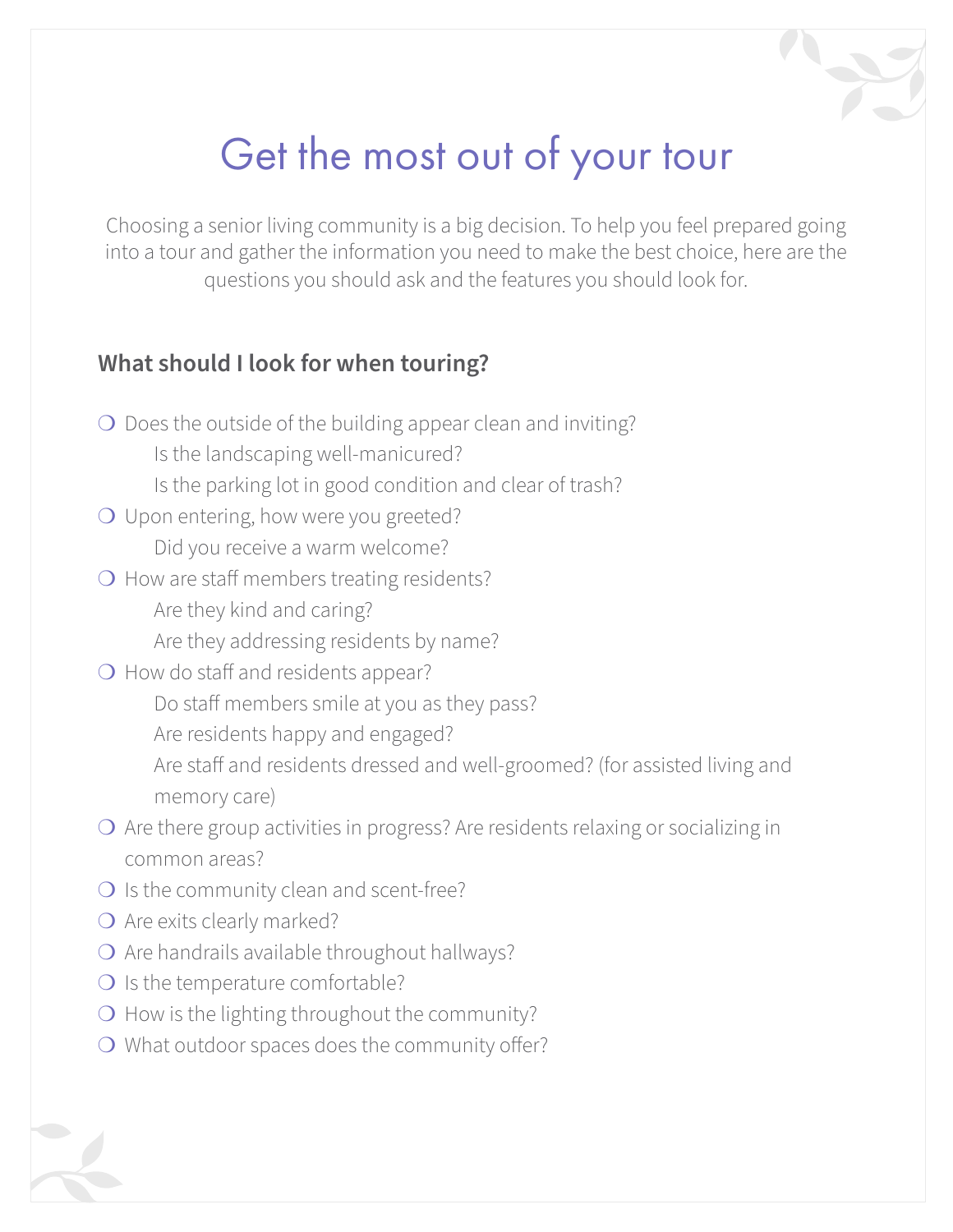## **What safety precautions and services are available?**

#### **If touring an independent living community:**

- ❍ Does this community provide 24/7 staffing?
- ❍ What third-party health agencies does the community partner with? Who coordinates these visits?
- ❍ What is the community's emergency response plan? How are medical emergencies handled?

#### **If touring an assisted living or memory care community:**

- ❍ Does this community provide 24/7 staffing? Is there a registered nurse on-site at all times?
- ❍ Are individual service plans created for each resident? How are plans carried out?
- ❍ Are residents and families included in the process of preparing individualized service plans? What about current care providers?
- $\bigcirc$  Is there a physician who visits the facility regularly?
- ❍ What third-party health agencies does the community partner with? Who coordinates these visits?
- ❍ What level of medication management is available? Does staff administer medications?
- ❍ What is the community's emergency response plan? How are medical emergencies handled?
- ❍ What additional services are available? Can residents "age-in-place" or do they have to move facilities as their care needs change?
- ❍ Does the community offer housekeeping and linen services? Is there an on-site maintenance team?
- O Is scheduled transportation available?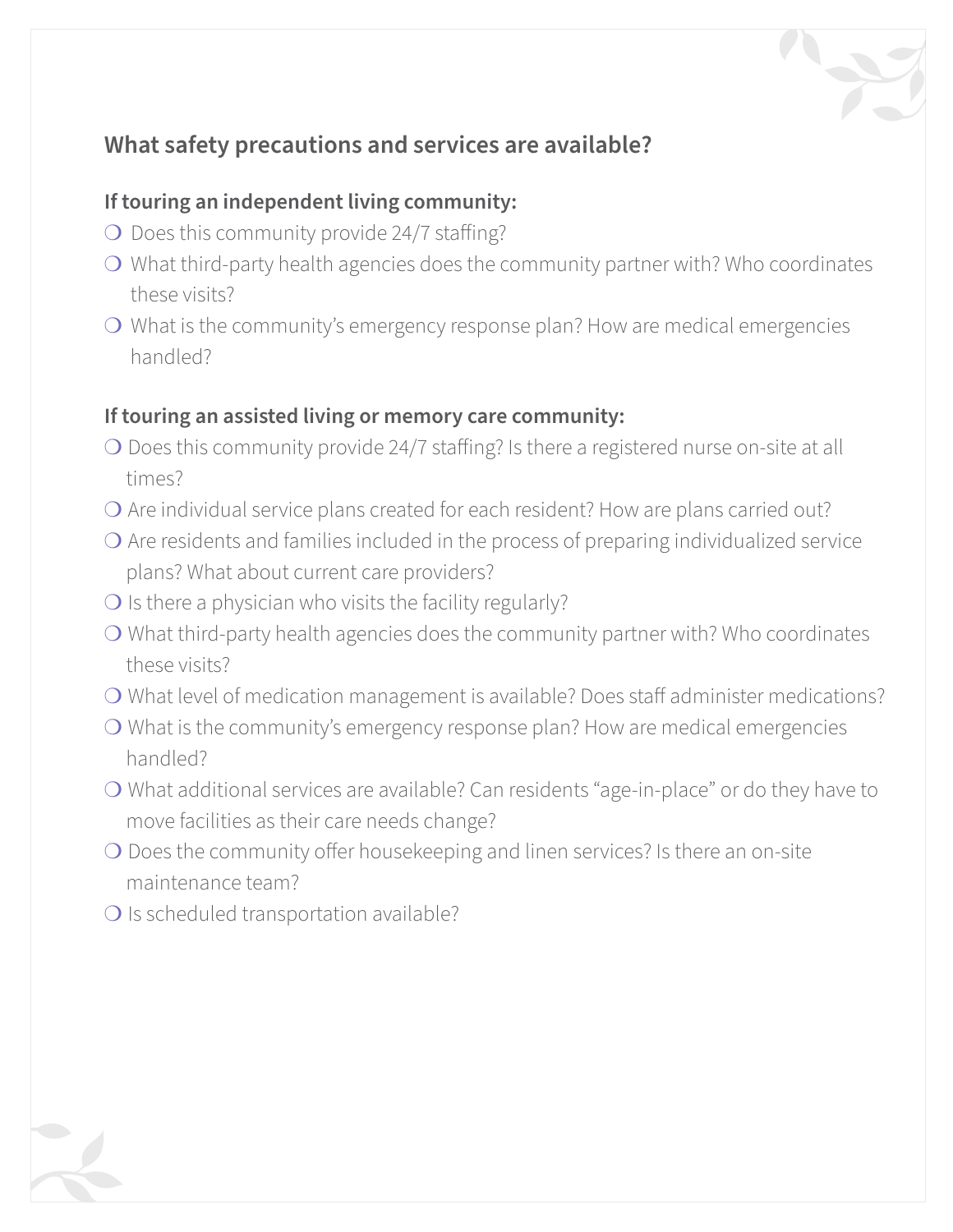## **What social, entertainment and wellness opportunities are available?**

- ❍ What types of common areas does the community have for residents to enjoy?
- ❍ What types of activities are offered? Ask for an activity calendar.
- ❍ What types of outside entertainment visit the community?
- $\Omega$  How often are events held on-site? Are families invited?
- ❍ Does the community plan outings for residents? What are some examples?
- ❍ What opportunities for exercise are available? Is there a fitness room? Do they offer group fitness classes?
- ❍ Is on-site therapy available?
- ❍ What are the outdoor spaces like? Is there a shaded space to enjoy? A garden area? Walking paths?
- O Are any religious services offered?

## **What are the dining options?**

- $\bigcirc$  Is the dining room clean, spacious and bright?
- ❍ How many meals are served daily? Are made-to-order options available? Ask to see a sample menu.
- O Is food prepared on-site?
- ❍ Does the food look fresh and appealing?
- $\overline{O}$  Are nutritious snacks available throughout the day?
- ❍ Can meals be delivered to resident apartments?
- $\bigcirc$  Is there a private dining room available for reservation?
- ❍ Are catering services available for group events?